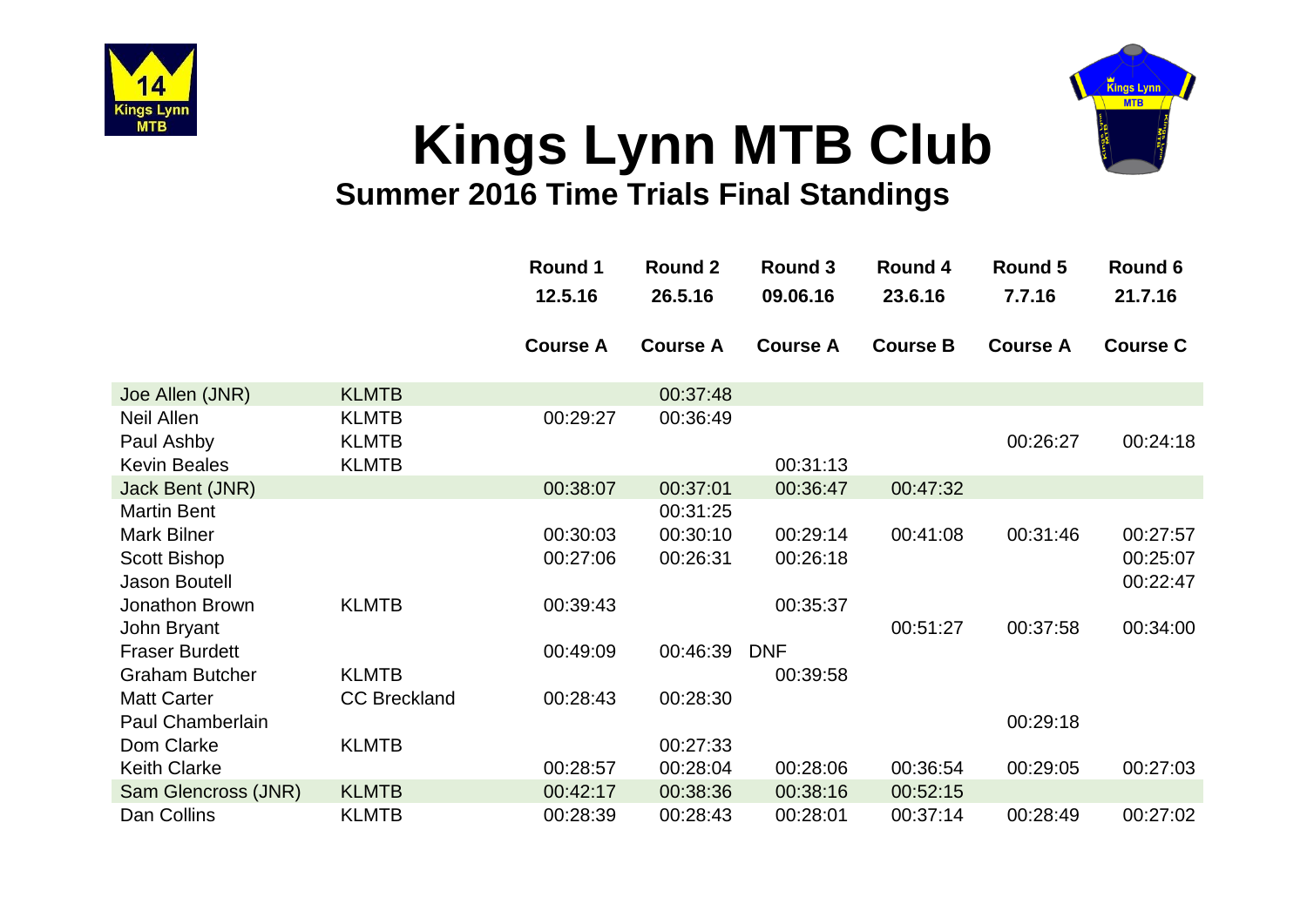|                        | Pedal                           |          |          |          |          |          |            |
|------------------------|---------------------------------|----------|----------|----------|----------|----------|------------|
| <b>Scott Cordy</b>     | <b>Addication/KLMTB</b>         | 00:34:41 | 00:34:15 | 00:32:10 | 00:41:45 | 00:32:45 |            |
| <b>Richard Cook</b>    | <b>KLMTB</b>                    | 00:31:23 |          |          |          |          |            |
| <b>Paul Coulthread</b> | <b>KLMTB</b>                    |          | 01:11:21 | 01:00:21 |          | 01:01:36 | 00:51:24   |
| Alex Couzins (JNR)     | <b>KLMTB</b>                    |          | 00:42:51 | 00:42:05 |          |          |            |
| <b>Stephen Croft</b>   | <b>KLMTB</b>                    | 00:31:36 |          | 00:30:38 |          | 00:31:23 | <b>DNF</b> |
| <b>Michael Cubitt</b>  | <b>KLMTB</b>                    | 00:30:52 | 00:30:08 | 00:29:57 | 00:39:47 |          | 00:28:23   |
| <b>Tom Dixon</b>       | <b>KLMTB</b>                    | 00:35:35 | 00:33:30 |          |          | 00:34:44 |            |
| <b>Ben Findlay</b>     | Fun for Sport                   |          |          |          | 00:33:15 | 00:27:35 | 00:25:07   |
| <b>Suart Goodwin</b>   | <b>Pedal Addication</b>         | 00:31:35 |          | 00:31:04 |          |          |            |
| Jay Green              |                                 | 00:31:29 |          | 00:29:39 |          |          |            |
| <b>Richard Hallett</b> | <b>KLMTB</b>                    | 00:31:23 | 00:30:49 | 00:30:34 |          |          | 00:28:58   |
| Simon Hardy            | <b>KLCC</b>                     | 00:32:32 | 00:32:15 |          | 00:41:05 | 00:32:48 |            |
| <b>Adie Harris</b>     | <b>KLMTB</b>                    | 00:29:59 |          | 00:28:29 | 00:36:20 | 00:28:49 |            |
| John Harrison          |                                 |          | 00:36:34 | 00:34:55 | 00:53:20 |          | 00:34:23   |
| Gordon Hollingworth    | Ely CC                          |          | 00:30:55 |          |          |          |            |
| Mark Hollingworth      | <b>KLMTB</b>                    |          |          | 00:30:19 | 00:40:28 |          |            |
|                        | <b>RAF Honington</b>            |          |          |          |          |          |            |
| <b>Adrian Hoyle</b>    | <b>VELO</b>                     |          | 00:38:07 |          |          |          |            |
| <b>Chris Hunter</b>    | <b>HKR/KLMTB</b>                |          | 00:25:55 | 00:26:06 | 00:31:57 | 00:26:27 |            |
| Fynn Hunter-Metcalfe   |                                 |          |          |          |          |          |            |
| (JNR)                  | <b>KHKR</b>                     |          |          | 00:31:43 | 00:36:39 |          |            |
| Malc Jacklin           | <b>Fenland Clarion</b>          |          | 00:32:35 |          |          |          |            |
| Kevin Lanchester       |                                 |          | 00:32:21 | 00:29:42 |          |          |            |
| <b>Mark Levett</b>     |                                 |          |          | 00:36:35 |          | 00:41:00 |            |
| <b>Dick Lines</b>      | <b>KLMTB</b>                    |          | 00:37:02 | 00:35:18 |          |          | 00:34:38   |
| <b>Robin Lines</b>     | <b>KLMTB</b>                    |          | 00:36:25 | 00:35:37 |          |          | 00:35:25   |
| <b>Carl Mace</b>       |                                 |          |          |          | 00:40:04 |          |            |
|                        | Mildenhall CC /                 |          |          |          |          |          |            |
| Colin Mantle (JNR)     | <b>KLMTB</b><br>Midlenhall CC / | 00:35:38 | 00:37:48 | 00:39:48 |          |          | 00:34:20   |
| <b>Matthew Mantle</b>  | <b>KLMTB</b>                    | 00:29:28 | 00:29:16 | 00:29:01 |          | 00:29:24 | 00:27:05   |
| <b>Steve Munden</b>    | <b>KLMTB</b>                    | 00:29:55 | 00:28:55 | 00:28:33 |          |          |            |
|                        |                                 |          |          |          |          |          |            |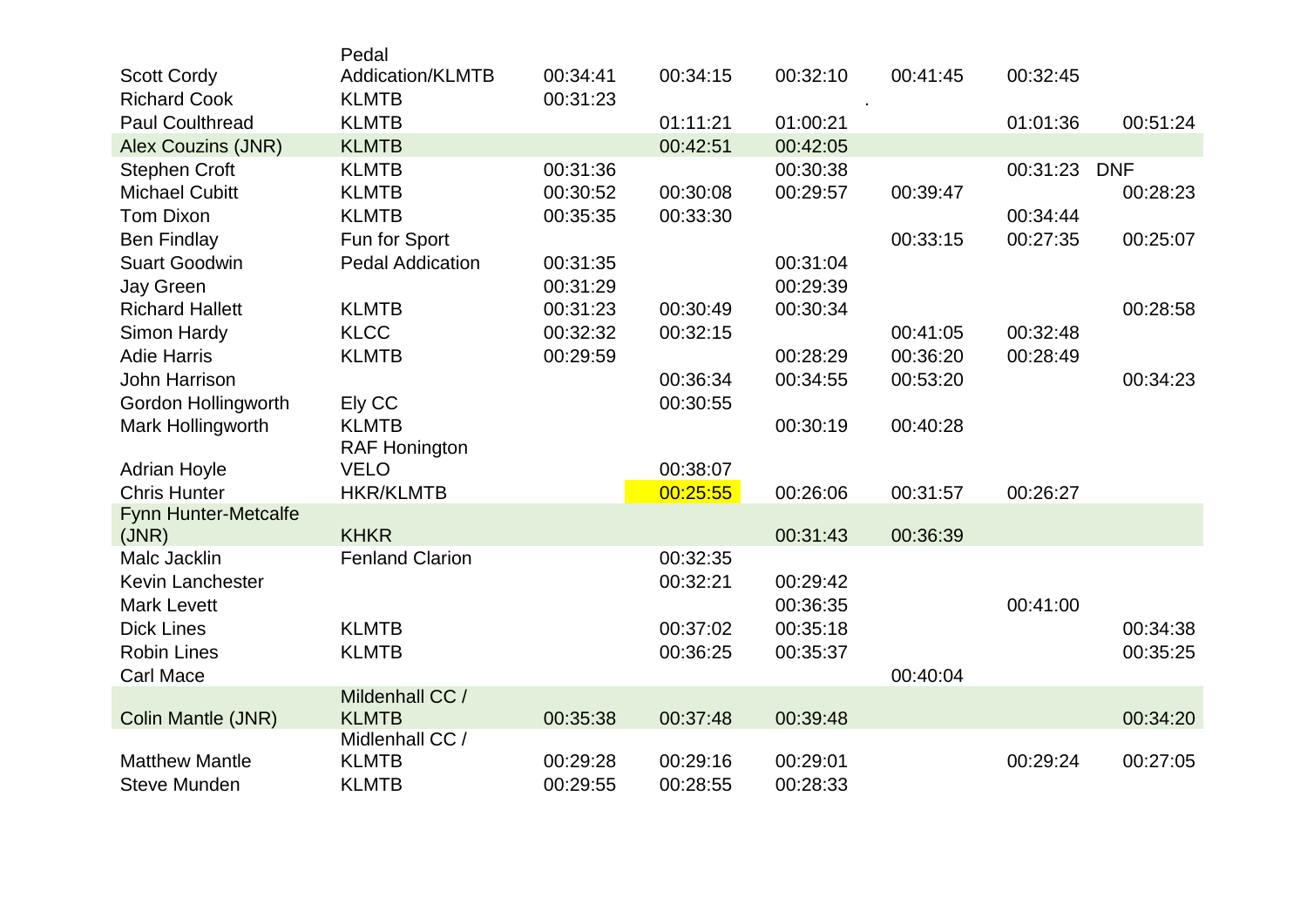|                              | <b>KLMTB / Pedal</b>     |          |          |            |            |            |            |
|------------------------------|--------------------------|----------|----------|------------|------------|------------|------------|
| James Murphy                 | Addiction                | 00:27:23 | 00:26:58 | 00:26:33   |            | 00:27:32   | 00:25:30   |
| <b>Cameron Neilson (JNR)</b> | <b>Fenland Clarion</b>   | 00:33:59 | 00:34:09 | 00:33:41   |            | 00:35:15   |            |
| <b>Victor Neilson</b>        | <b>Fenland Clarion</b>   | 00:36:26 | 00:34:08 | 00:33:57   |            | 00:35:31   |            |
| <b>David Nicolls</b>         |                          |          |          |            |            | off course | 00:29:52   |
| Dave Penny                   | <b>KLMTB</b>             | 00:27:37 | 00:27:04 | 00:26:36   |            | 00:27:51   | 00:25:56   |
|                              | <b>KLMTB / Pedal</b>     |          |          |            |            |            |            |
| <b>Em Quantrill (Ladies)</b> | Addiction                |          | 00:30:59 | 00:30:09   |            |            |            |
| <b>Paul Quantrill</b>        | <b>KLMTB</b>             |          | 00:27:30 | 00:27:11   |            | 00:27:40   | 00:25:39   |
| lan Read                     |                          | 00:31:25 | 00:31:12 | 00:30:07   |            | 00:32:09   |            |
| Hobie Riches (JNR)           |                          |          |          |            | off course |            |            |
| <b>Gary Richmond</b>         | <b>KLMTB</b>             | 00:35:00 |          | 00:31:49   | 00:45:27   |            | 00:29:52   |
| <b>Russell Rout</b>          | <b>KLMTB</b>             | 00:28:34 | 00:27:44 | 00:27:53   | 00:35:30   | 00:28:24   | <b>DNF</b> |
|                              | <b>North Norfolk</b>     |          |          |            |            |            |            |
| <b>Greg Saunders</b>         | <b>Wheelers</b>          | 00:33:53 |          |            |            | 00:32:24   | 00:28:31   |
| Jonny Sayer                  | <b>KLMTB</b>             | 00:32:00 | 00:30:41 |            |            |            | 00:28:46   |
| <b>Roger Seals</b>           | <b>KLMTB</b>             | 00:37:35 | 00:34:59 | 00:35:44   | 00:46:46   | 00:35:19   | 00:31:57   |
| <b>Jacob Shailes</b>         | <b>KLCC</b>              | 00:30:08 | 00:29:27 | 00:29:12   | 00:34:10   | 00:27:54   | 00:26:24   |
| Jamie Standen                | <b>KLCC</b>              | 00:29:36 |          |            |            |            |            |
| <b>Glenn Stanford</b>        |                          |          | 00:27:13 | 00:26:31   |            |            |            |
| Neil Thompson                | <b>KLMTB</b>             | 00:33:15 | 00:32:05 |            |            |            |            |
| Adam Webster                 | <b>KLMTB</b>             | 00:38:26 |          | 00:35:53   |            |            |            |
| David Webster                | <b>KLMTB</b>             | 00:35:00 |          | <b>DNF</b> | 00:43:06   |            |            |
| Lee Woodcock                 | <b>HKR</b>               |          |          |            | 00:32:50   | 00:26:00   | 00:24:36   |
| Lawrence Wright              | <b>Team Velovelocity</b> | 00:28:35 |          |            |            |            |            |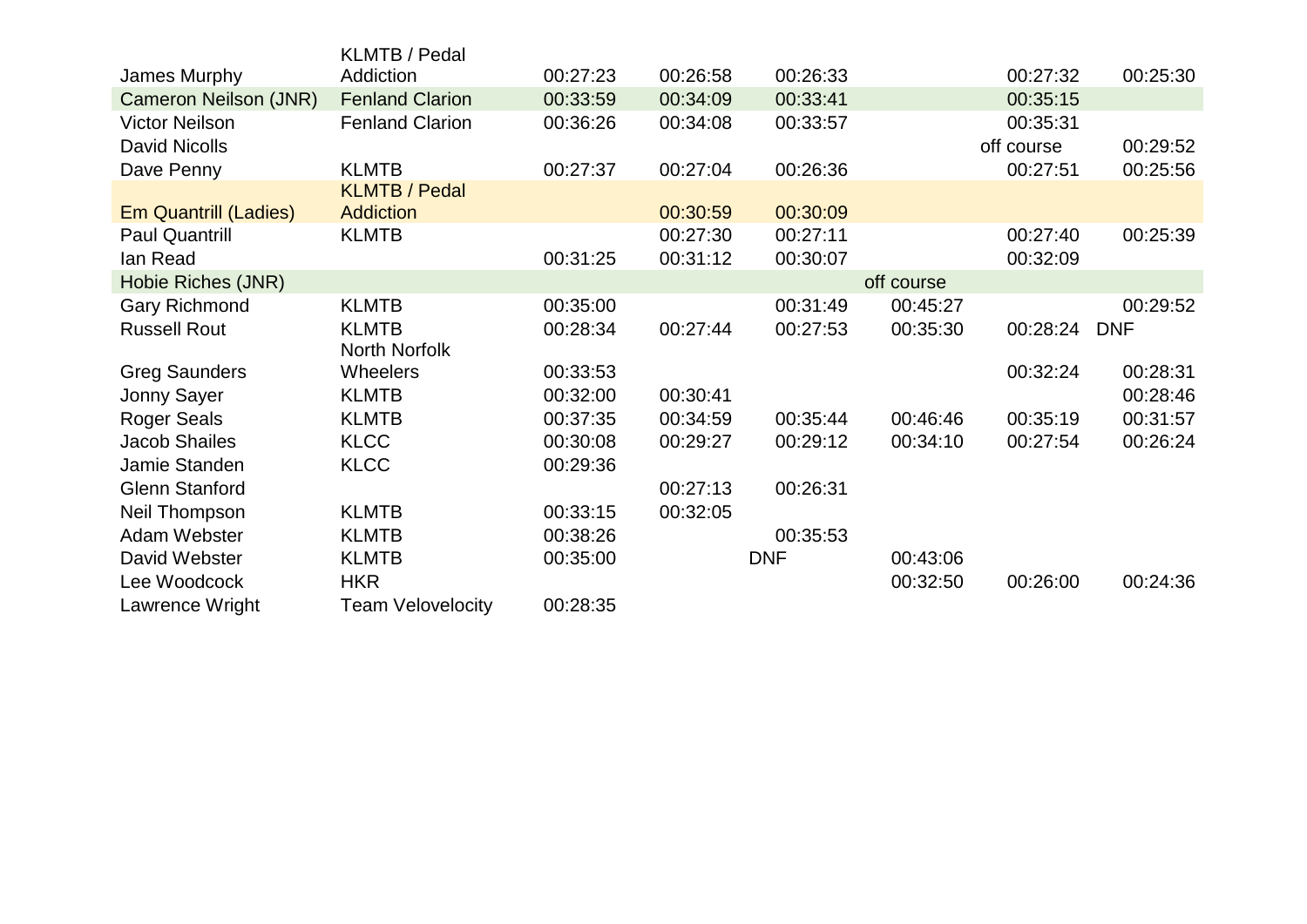## **Best 4 Times - KLMTB Trophy Awarded to Fastest Club Member**

| г.<br>۰.<br>٠<br>۰. |
|---------------------|
|---------------------|

| <b>Scott Bishop</b>    |                                | 00:27:06 | 00:26:31 | 00:26:18 | 00:25:07 | 01:45:02 |
|------------------------|--------------------------------|----------|----------|----------|----------|----------|
| James Murphy           | <b>KLMTB / Pedal Addiction</b> | 00:27:23 | 00:26:58 | 00:26:33 | 00:25:30 | 01:46:24 |
| Dave Penny             | <b>KLMTB</b>                   | 00:27:37 | 00:27:04 | 00:26:36 | 00:25:56 | 01:47:13 |
| <b>Paul Quantrill</b>  | <b>KLMTB</b>                   | 00:27:30 | 00:27:11 | 00:27:40 | 00:25:39 | 01:48:00 |
| <b>Chris Hunter</b>    | <b>HKR/KLMTB</b>               | 00:25:55 | 00:26:06 | 00:31:57 | 00:26:27 | 01:50:25 |
| Keith Clarke           |                                | 00:28:57 | 00:28:04 | 00:28:06 | 00:27:03 | 01:52:10 |
| Dan Collins            | <b>KLMTB</b>                   | 00:28:39 | 00:28:43 | 00:28:01 | 00:27:02 | 01:52:25 |
| <b>Russell Rout</b>    | <b>KLMTB</b>                   | 00:28:34 | 00:27:44 | 00:27:53 | 00:28:24 | 01:52:35 |
| <b>Jacob Shailes</b>   | <b>KLCC</b>                    | 00:29:27 | 00:29:12 | 00:27:54 | 00:26:24 | 01:52:57 |
| <b>Matthew Mantle</b>  | Midlenhall CC / KLMTB          | 00:29:16 | 00:29:01 | 00:29:24 | 00:27:05 | 01:54:46 |
| Mark Bilner            |                                | 00:30:03 | 00:30:10 | 00:29:14 | 00:27:57 | 01:57:24 |
| <b>Michael Cubitt</b>  | <b>KLMTB</b>                   | 00:30:52 | 00:30:08 | 00:29:57 | 00:28:23 | 01:59:20 |
| <b>Richard Hallett</b> | <b>KLMTB</b>                   | 00:31:23 | 00:30:49 | 00:30:34 | 00:28:58 | 02:01:44 |
| <b>Adie Harris</b>     | <b>KLMTB</b>                   | 00:29:59 | 00:28:29 | 00:36:20 | 00:28:49 | 02:03:37 |
| lan Read               |                                | 00:31:25 | 00:31:12 | 00:30:07 | 00:32:09 | 02:04:53 |
| <b>Scott Cordy</b>     | <b>Pedal Addication/KLMTB</b>  | 00:34:41 | 00:34:15 | 00:32:10 | 00:32:45 | 02:13:51 |
| Cameron Neilson (JNR)  | <b>Fenland Clarion</b>         | 00:33:59 | 00:34:09 | 00:33:41 | 00:35:15 | 02:17:04 |
| <b>Roger Seals</b>     | <b>KLMTB</b>                   | 00:34:59 | 00:35:44 | 00:35:19 | 00:31:57 | 02:17:59 |
| Simon Hardy            | <b>KLCC</b>                    | 00:32:32 | 00:32:15 | 00:41:05 | 00:32:48 | 02:18:40 |
| <b>Victor Neilson</b>  | <b>Fenland Clarion</b>         | 00:36:26 | 00:34:08 | 00:33:57 | 00:35:31 | 02:20:02 |
| Gary Richmond          | <b>KLMTB</b>                   | 00:35:00 | 00:31:49 | 00:45:27 | 00:29:52 | 02:22:08 |
| Colin Mantle (JNR)     | Mildenhall CC / KLMTB          | 00:35:38 | 00:37:48 | 00:39:48 | 00:34:20 | 02:27:34 |
| John Harrison          |                                | 00:36:34 | 00:34:55 | 00:53:20 | 00:34:23 | 02:39:12 |
| Sam Glencross (JNR)    | <b>KLMTB</b>                   | 00:42:17 | 00:38:36 | 00:38:16 | 00:52:15 | 02:51:24 |
| <b>Paul Coulthread</b> | <b>KLMTB</b>                   | 01:11:21 | 01:00:21 | 01:01:36 | 00:51:24 | 04:04:42 |